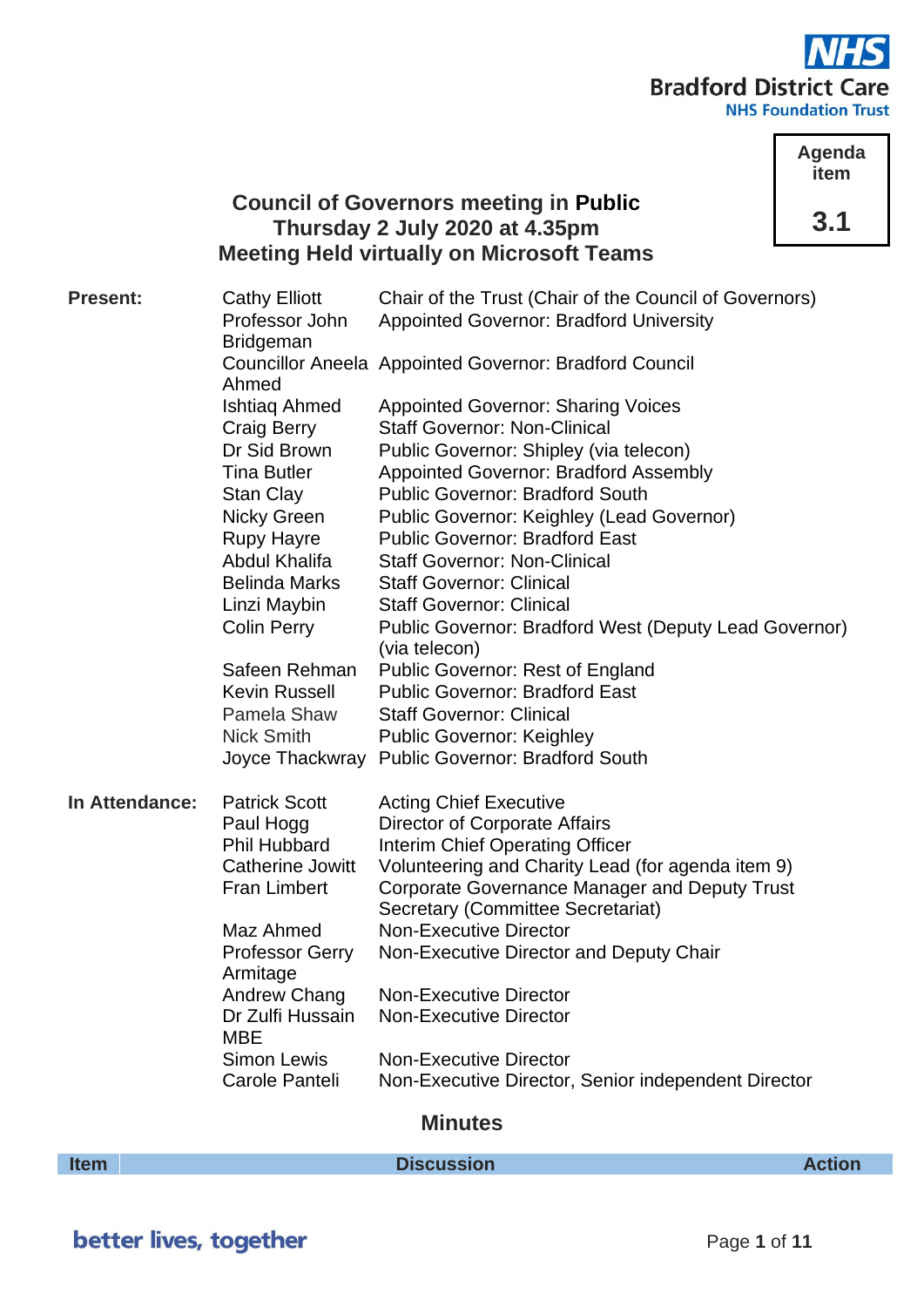

# **65 Welcome and Apologies for Absence** (agenda item 1)

The Chair, Cathy Elliott, opened the meeting at 4.35pm and welcomed attendees. She thanked everyone for their attendance to the virtual meeting that had been held using Microsoft Teams in response to the COVID-19 pandemic. The Council thanked the Trust for facilitating a virtual engagement session that had taken place with Governors on 11 June 2020. The session had provided an opportunity for Governors to ask questions on the pandemic and receive updates from the Trust in addition to the formal Council and Board of Director meetings held in public. The Council welcomed Mr Scott as the Interim Chief Executive to the meeting who was fulfilling the role on an interim basis, following the departure of Brent Kilmurray as the previous Chief Executive.

On behalf of the Governors, Ms Elliott thanked colleagues for their continued hard work during the pandemic and for our local partners for their ongoing support. She outlined that the Trust continued to follow national guidance in response to the pandemic, with the corporate governance meetings continuing to meet to receive reports, scheduled through pre-agreed work programmes, and urgent items as required.

Apologies for absence had been received from: Mahfooz Ahmed, Public Governor – Bradford West; Councillor Richard Foster, Appointed Governor – Craven Council; Zahra Niazi, Public Governor; and Bradford East; Stephen Oversby, Appointed Governor – Barnardo's.

The Council was quorate.

#### **66 Declarations of any Conflicts of Interest** (agenda item 2)

No declarations of interest were made.

#### **67 Minutes of the public meeting held on 2 April 2020** (agenda item 3)

The minutes of the public meeting held on 2 April 2020 were accepted as a true and accurate record.

#### **68 Matters Arising** (agenda item 4)

Mr Russell informed the Council that he continued to engage with MayTree, the organisation based in London who provide a respite service as part of an individual's recovery journey from challenges associated with mental ill-health, and would keep the Council informed of the ongoing discussion.

**69 Action Log** (agenda item 5)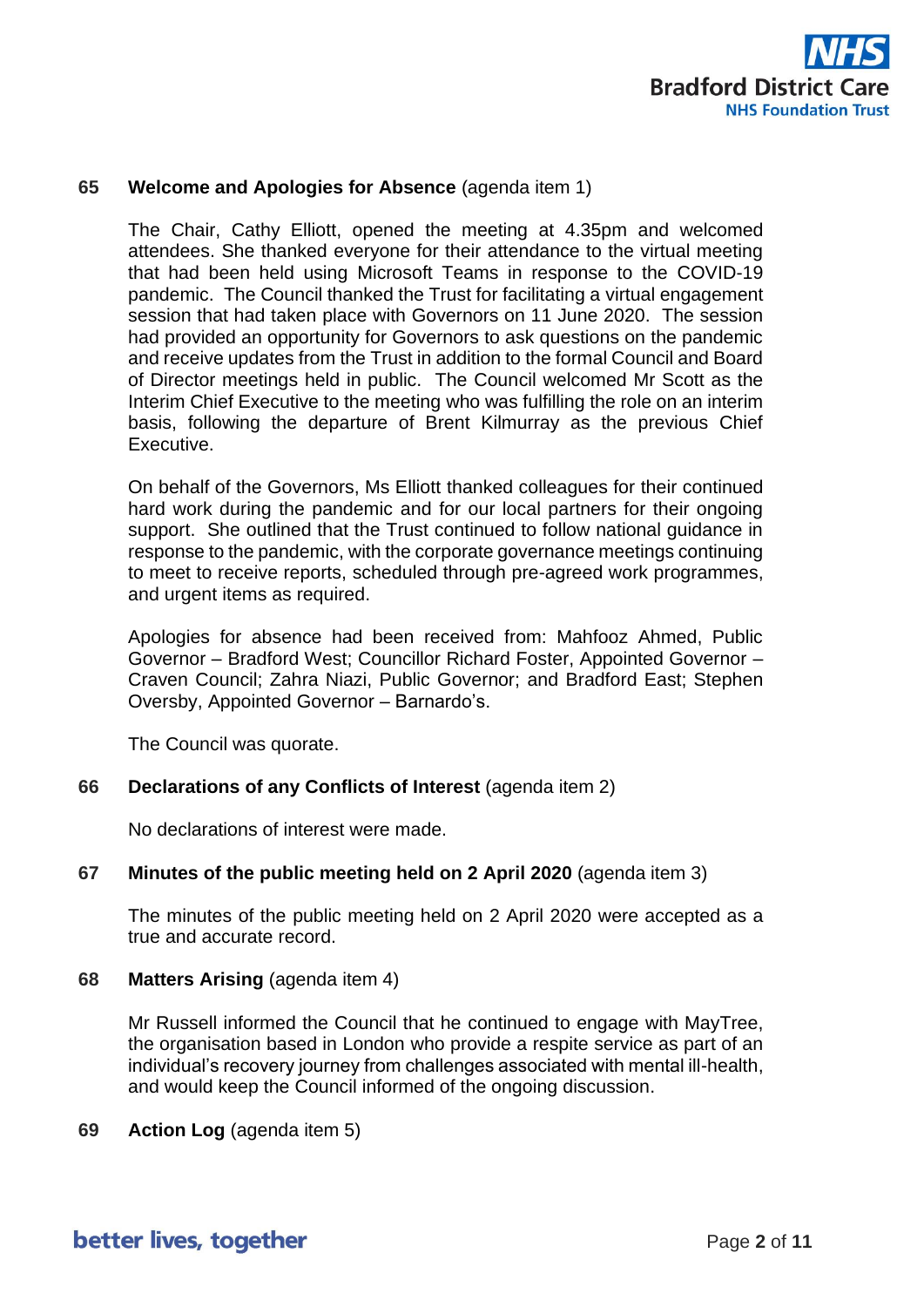

The Deputy Trust Board Secretary presented the cumulative action log which showed those actions previously agreed by the Council of Governors, those that had been completed and those that remained outstanding.

# **The Council welcomed the update provided and agreed to close the actions listed as competed.**

# **70 Chair's Report and COVID-19 Update** (agenda item 6)

Ms Elliott presented the Chair's Report and thanked Governors for their continued engagement throughout the pandemic. Two additional virtual Open House sessions had been convened for Governors to further support engagement that had taken place on 30 April and 11 June 2020 with representatives from the Board, including the Chief Executive, Director of Corporate Affairs, Incident Commander and Senior Independent Director. Governor questions covered the availability of personal protective equipment (PPE), the effect of COVID-19 on mental health services, staff wellbeing, and ensuring support for Black Asian and Minority Ethnicity (BAME) staff due to the effects of COVID-19 on BAME communities. The Council heard that the Trust continued to streamline governance during the pandemic, reducing meetings times and agendas, to focus on priority items for the incident and business as usual which was managed dynamically.

Board level virtual service visits continued, having begun in March 2020 by the Chair and Chief Executive, with a programme of Governor observed virtual visits taking place since June 2020. These visits continued to be complemented by virtual quality and safety visits led by the Quality Governance team. The Council noted that an additional Board meeting held in public took place on 26 June 2020 by exception due to the COVID-19 incident and it being previous Chief Executive Brent Kilmurray's last Board meeting. The Board considered the Trust's response to the pandemic, the results of the COVID-19 Learning Week with colleagues and service users to inform the reset and recovery plans, the continuing work to meet the national Care Quality Commission (CQC) Well-Led Framework, an update on Chief Executive Recruitment and Non-Executive Director appraisals.

Ms Elliott outlined the work taking place with the Aspiring Cultures Network of BAME staff during COVID-19 to ensure that risk assessments take place for all BAME staff due to the national guidance, and reporting on the disproportionate effects of COVID-19 on BAME communities. All substantive and Bank BAME staff members had received a risk assessment ahead of national guidance. The partnership had further strengthened the relationship with the Network which had been invited to share their experience at the Board held in public on 30 July 2020 as part of the Board's sharing story session.

The Trust's Learning Week held during COVID-19 received feedback from over 650 staff members, 150 service users, and over 300 staff attended virtual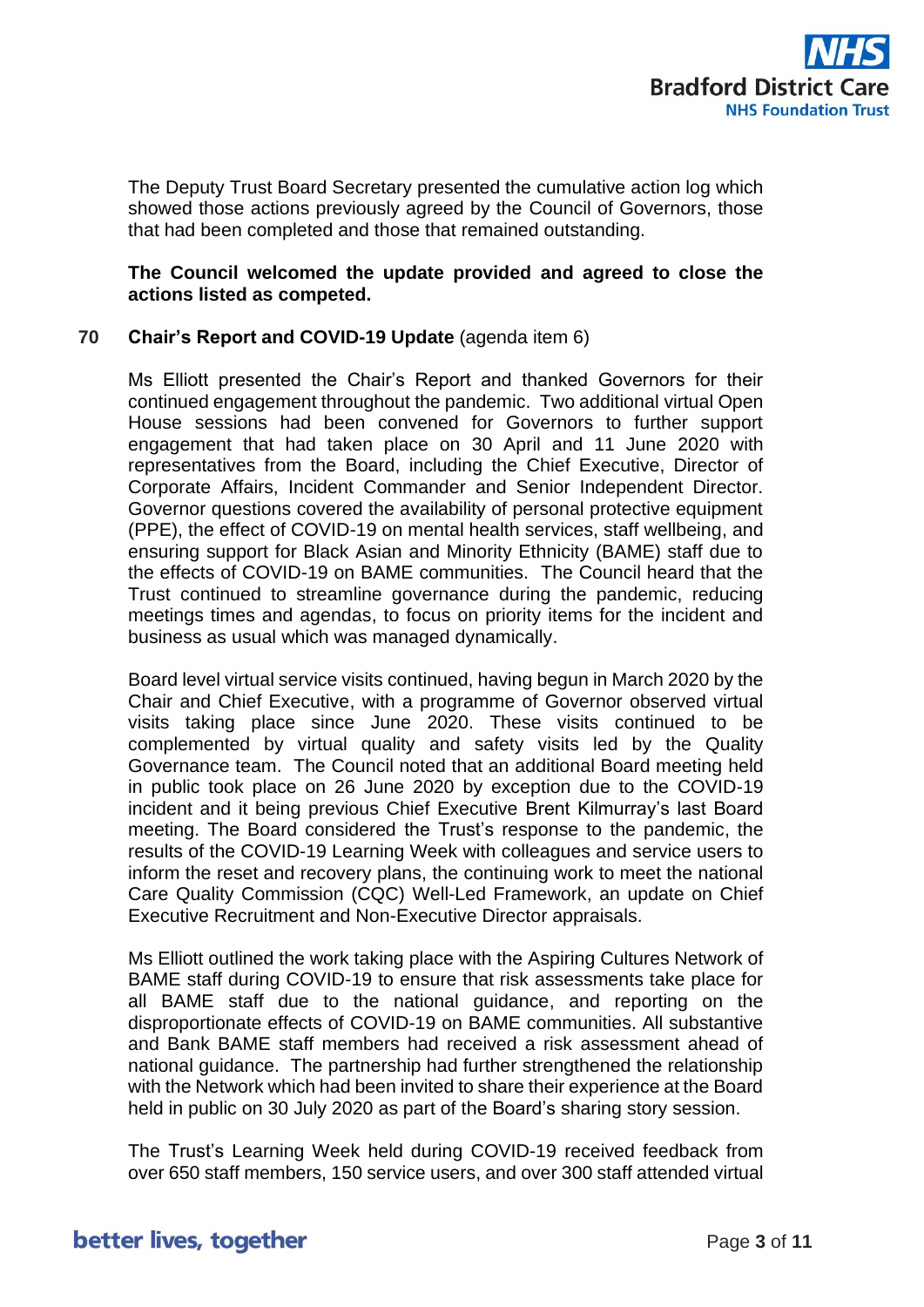

events to provide feedback on the learning seen due to changes made because of the pandemic. Ms Elliott outlined how the learning was an opportunity to reflect on the Trust's strategy and ways of working against the Trust's COVID-19 recovery plans, including service provision and interactions with service users.

Ms Elliott outlined how partnerships had developed during the pandemic, which included establishing new services, such as to discharge large numbers of people from acute hospitals and a COVID-19 community team supporting care homes. The Council heard how the West Yorkshire and Harrogate NHS organisations have collaborated on PPE supplies, standardising approaches, co-ordinating activities, such as carers campaigns, bereavement helplines and liaison with the Police. The local health and care system for Bradford and Craven was developing an Act as One approach which the Trust was part of through the local strategy of 'Happy, Healthy, at Home'. This approach included six health care pathways developed in partnership, including children and young people's mental health for which the Trust's Medical Director, David Sims, would be the Senior Responsible Officer (SRO).

The Council noted how the Trust, as a community connector, had facilitated an engagement event with the Voluntary and Community Sector and a variety of stakeholders on 10 March 2020. Ms Elliott outlined how the ongoing pilots with the Primary Care Network (PCN) Bradford Care Alliance (BCA) were continuing, and stated that a virtual Open House session would be convened on 29 September 2020 for Governors to share their views on the developing Community Collaborative pilot with the Trust, BCA and other PCNs.

Next, the Council received an update from Mrs Hubbard as the Trust's Incident Commander. She outlined key deliverables that had been developed throughout June which included: establishment of a Home Working Policy and Procedure; embedding new national guidance on personal protective equipment and infection prevention and control; establishment of a Safe Working Environments Group; completion of BAME risk assessments for all substantive and bank staff at work; ongoing engagement with staff members; review of leave, and visiting and access process; and revised delivery of service provision that had been temporarily stood down in response to the pandemic and national guidance received.

Mrs Hubbard outlined the next steps for staff members risk assessments as part of phase three within this workstream. She said that work was taking place to continually support colleagues that had underlying health conditions and those from BAME backgrounds. Risk assessments for working from home and all other staff members would be finalised with a process to support delivery being discussed at Silver Command for approval. The Council noted that feedback had been received from staff members that outlined how they felt continually supported through the preparation and responses stages of the pandemic as a result of the enhanced staff engagement and internal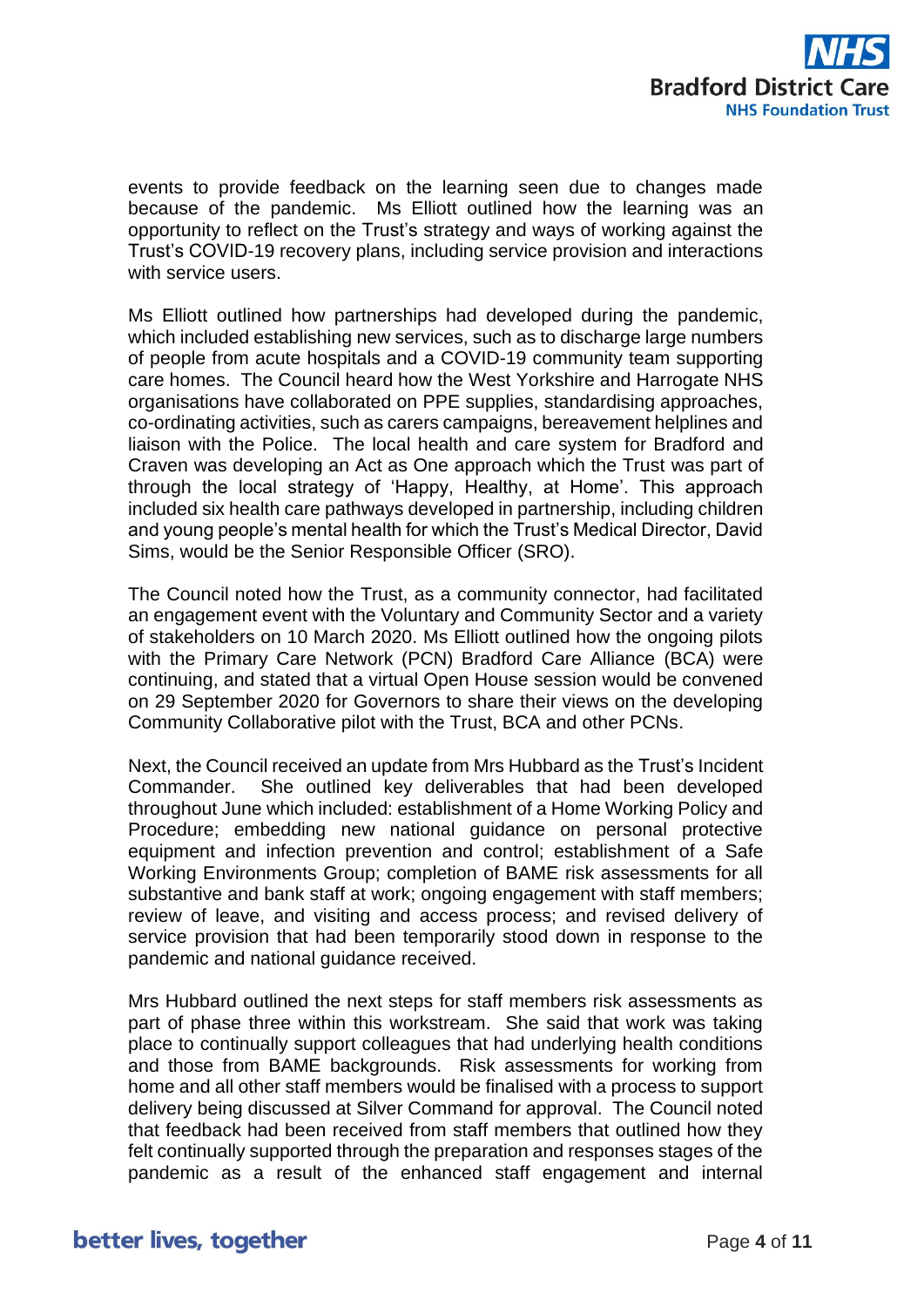

communications plan, plus the opportunity to have quality conversations on key topics.

Councillor Ahmed asked whether staff had been supported with PPE required. Mrs Hubbard confirmed that they continued to do so, with the Trust following national guidance. Mrs Butler referenced reports that had featured locally within the media and asked whether guidance was expected on a place-based lockdown. Mrs Hubbard outlined the challenges associated with reports and highlighted the importance of engagement and communication from sources such as Bradford Council. She said that the infection rates across the place continued to be a higher trajectory than some other regions across the country and encouraged Governors to direct queries to Bradford Council statements and guidance.

Mr Russell asked what the staff member absence rate was due to the pandemic. Mrs Hubbard confirmed that it was 3.19%. The Council noted that feedback and case studies would be gathered from service users, carers, and staff members. Colleagues had been invited to share their experience of previously contracting COVID-19 through the sharing story session within the Board of Directors meeting held in public. The Council noted that both opportunities provided enhanced learning experiences for the Trust.

**The Council thanked colleagues for their ongoing hard work and support during the COVID-19 pandemic and welcomed opportunities for lessons being learned to support progress made in line with the Trust's continuous improvement culture.**

### **71 Update on the Care Quality Commission (CQC)** (agenda item 7)

Mrs Hubbard presented the report on the ongoing developments for the CQC workstream at the Trust. She outlined that except for workstreams four, seven and nine, all actions had been completed that related to agreed actions to be completed by 31 March 2020, with a Joint Mental Health Legislation and Quality and Safety Committee being convened to meet by email to sign off the high-level action plan. The Council noted that the Quality and Safety Committee was sighted on all rapid actions that were supported by the Compliance Group to ensure delivery of workstreams four, seven and nine in a robust and concentrated approach that focused on the acute wards for working age adults and Psychiatric Intensive Care Unit, where the regulatory breaches occurred.

An overview of the next steps for the continuous improvements was presented which included:

- introduction of virtual Quality and Safety Visits;
- expert by experience to contact service users and carers virtually;
- separation of directorate to two Care Groups: Adult Physical Health and Children's Services; and Mental Health Services;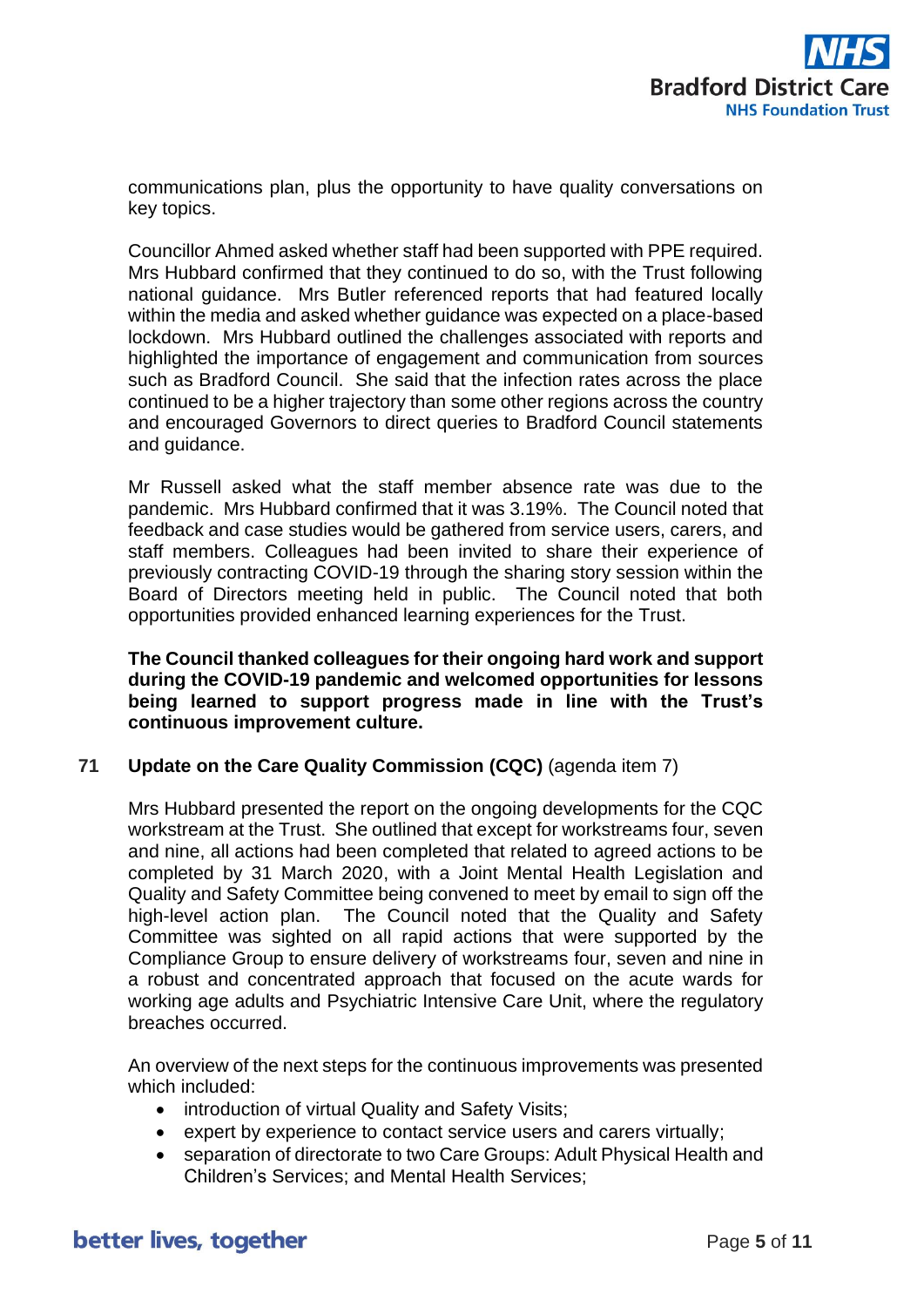

- development of community core services; and
- one targeted service visit taking place per week to identify gaps and support organisational learning.

**The Council noted the update provided on the CQC and the subsequent targeted continuous improvement work that had taken place following the Trust receiving the Section 29A Warning Letter in March 2019 which had resulted in a rating of good across all five CQC domains in May 2020, following a re-inspection of the core services.**

# **72 Assurance Reporting: Audit Committee** (agenda item 8.1)

Mr Chang presented the report from the Committee and explained that there had been two formal meetings and an informal discussion for Non-Executives to meet with the Finance Team to understand the detail of the annual accounts process. He outlined that assurances had been received with the draft and final versions of the 2019/20 Annual Report and Accounts, Internal Audit Head of Audit Opinion and External Auditors Statement scrutinised with the Committee supporting their approval to the Board of Directors. The 2020/21 draft Internal Audit plan had been considered with a significant assurance report received from Internal Audit on the Trust's Governance Framework. Other governance assurance reports included a Bi-annual Report on Litigation, Annual Gifts and Hospitality Register, approval of revised Claims Handling Policy, Annual Information and Data Assurance Report and three waivers to the Standing Financial Instructions.

The Council noted that areas for further development included further consideration of the draft 2020/21 Internal Audit plan to be considered throughout the year in light of COVID-19 and CQC inspection reports. Consideration of routine local counter fraud items to build on strong performance during 2019/20, would be reported to each Committee meeting.

**The Council welcomed the update provided and the leadership and scrutiny that had been undertaken by the Committee.**

# **73 Assurance Reporting: Finance, Business and Investment Committee** (agenda item 8.2)

Mr Ahmed provided an overview of the report and said that assurance had been received on the pilot for Lone Working Personal Safety Devices to support colleagues' health and safety. The financial outturn for month 12 had been reported as £400,000 better than plan position due to the Trust receiving additional mental health funding of £457,000; a £4,000 improvement from preplanned position; and £61,000 untaken annual leave agreed to be carried forward in response to the pandemic as a deviation to the original plan. Mr Ahmed said that in response to the financial position for month 12 and overall performance of 2019/20, the Committee noted that a briefing session with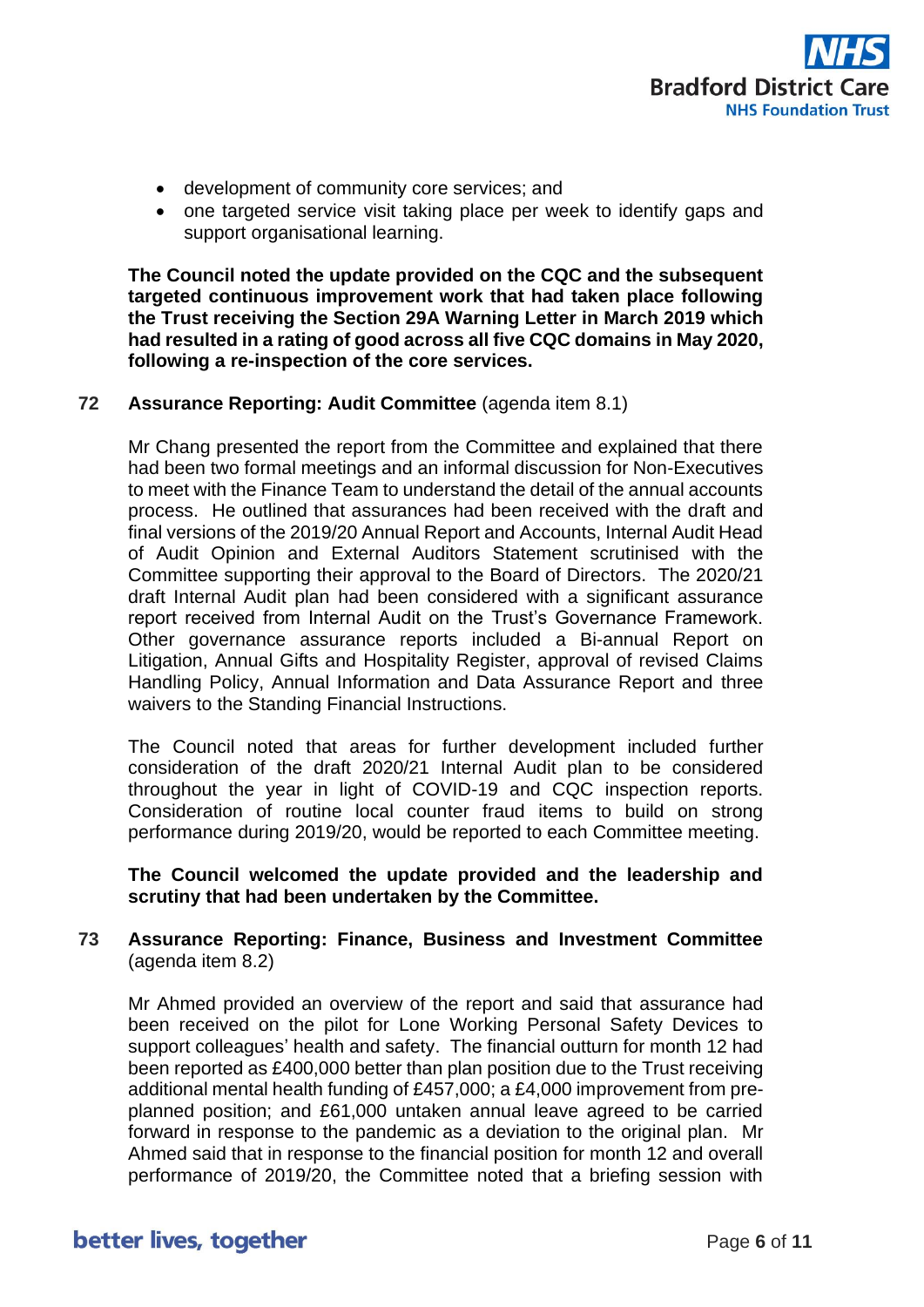

members of the Audit Committee had taken place to support presentation of the draft Annual Accounts to the Audit Committee during May and June 2020. He outlined that results from an audit on cyber security and awareness was presented, based on Good Governance Institute guidance on cyber security in response to the pandemic. The audit had been commissioned by NHS Digital to understand the level of compliance and risk across all NHS organisations, with the Trust scoring a 'medium' rating.

The Council noted that areas for further development included work to take place on financial and operational planning to understand the impact of revised contracting arrangements due to the pandemic; ongoing work to finalise the Digital Strategy; and planning development and delivering of recommendations from the internal communications review.

**The Council welcomed the update provided and the leadership and scrutiny that had been undertaken by the Committee.**

# **74 Assurance Reporting: Mental Health Legislation Committee** (agenda item 8.3)

Mrs Panteli explained to the Council that an update on the work of the Ethics Committee was received on the discussion on complex topics associated with Mental Health Legislation. The Committee had been assured on the Trust's Ethics process and how the Trust continued to work to keep people safe. She outlined that ongoing learning took place on the revised practice supporting the delivery of Associate Hospital Manager's fulfilling their role in reviewing service users detentions under the Mental Health Act. Positive feedback had been received on the revisions and associated outputs. The Council heard that the Care Quality Commission Mental Health Act monitoring visits would continue throughout the pandemic, including revisions to Trust processes in line with national social distancing and personal protective equipment requirements.

The Council noted that areas for further development included work taking place to develop the framework supporting the Committee, building on the peer review that was undertaken in 2018 and linked to the associated action plan. A discussion on the Board Assurance Framework and Corporate Risk Register had taken place with members welcoming the reports being dynamic and further developed in line with the refresh of the Trust's Risk Management Strategy. A serious incident on the use of restrictive intervention on an under 16-year-old had been reported by the Medical Director for a service user place at the Trust by the Local Authority. Further updates were scheduled to be provided to the Committee.

**The Council welcomed the update provided and the leadership and scrutiny that had been undertaken by the Committee.**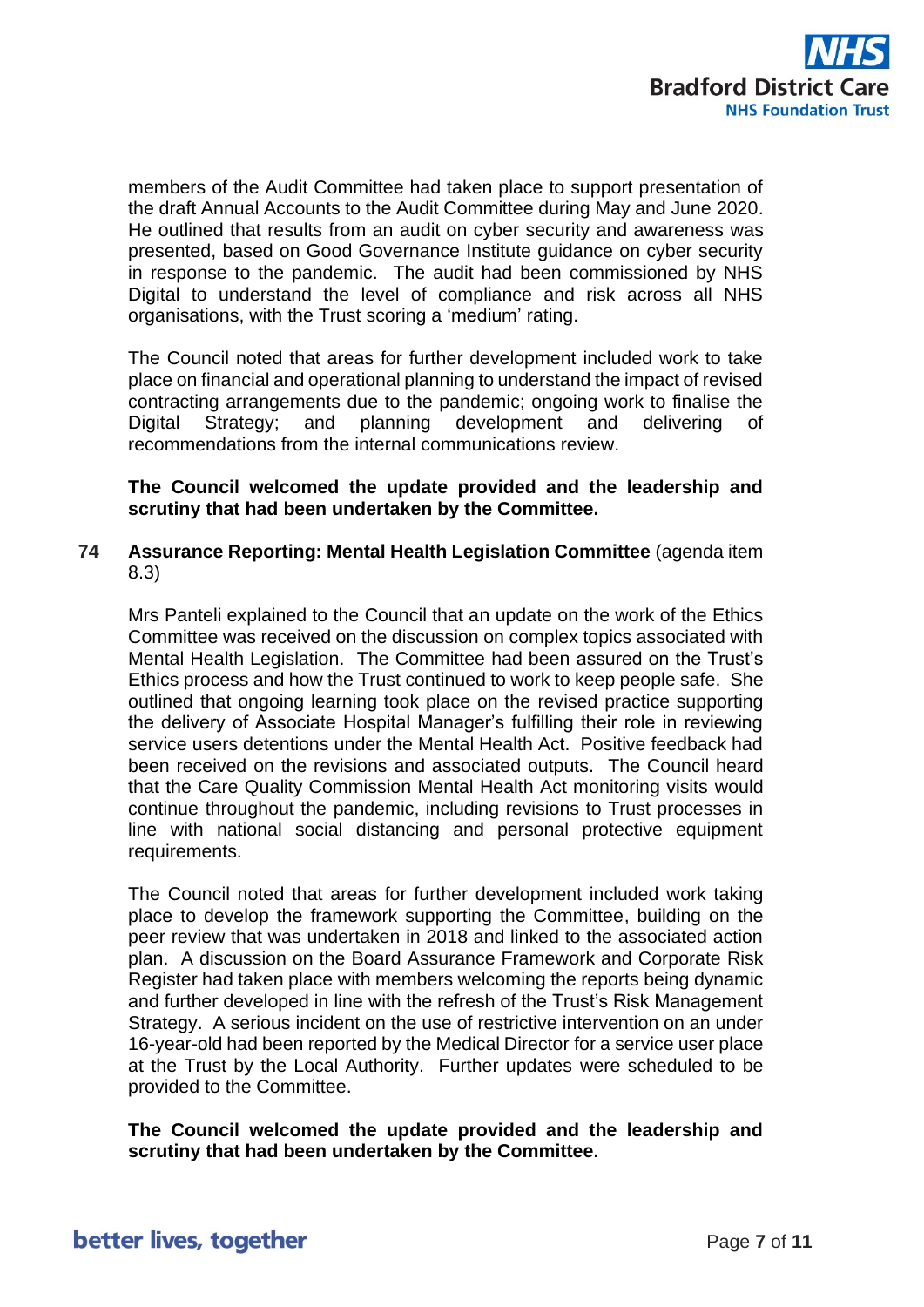

# **75 Assurance Reporting: Quality and Safety Committee** (agenda item 8.4)

Professor Armitage presented the report from the Committee and explained that there had been two formal meetings during the reporting period. He outlined that comprehensive update reports had been received from the two Care Groups, the Compliance Group and Patient Safety and Learning Group. The updates outlined positive and innovative work undertaken by the Trust in response to the pandemic and ensuring business continuity with some services being delivered digitally. The Committee had received an update of the work of the Ethics Committee and heard how the Quality Impact Assessment process would be aligned to cost improvements and use the Care Trust Way methodology.

The Council noted that areas for further development included a further review of the impact of COVID-19 on clinical services; assurance to be delivered on the delivery of the Quality Report which had been deferred in line with national guidance; and ongoing work taking place to support a systematic approach to organisational learning.

**The Council welcomed the update provided and the leadership and scrutiny that had been undertaken by the Committee.**

# **76 Assurance Reporting: Workforce and Equality Committee** (agenda item 8.5)

Mr Lewis explained to the Council that an increased representation had been achieved by attendance of Rainbow Alliance, Aspiring Cultures and Staff side Chairs. The Committee had reviewed and supported the next six-months' focus for the Rainbow Badge campaign, and reviewed a proposal for the Freedom to Speak Up Guardian framework and role for which the Trust would ensure was a competitive appointment process. Assurance had been received on partnership working regarding equality, diversity and inclusion work, with an ongoing focus on the Trust's individual priorities and ambitions.

The Council noted that areas for further development included ongoing work to enhance the Dashboard which would include additional metrics in future iterations. Due to the pandemic, elements of the talent management work were temporarily on hold which was expected to be progressed in Autumn 2020. Consideration would be given regarding governance framework for reporting in the Trust with a focus, where practicable, on keeping things simple. Mr Lewis said that consideration would be given to the possibility of reporting on an ethnicity / race pay gap (as well as gender) which was welcomed.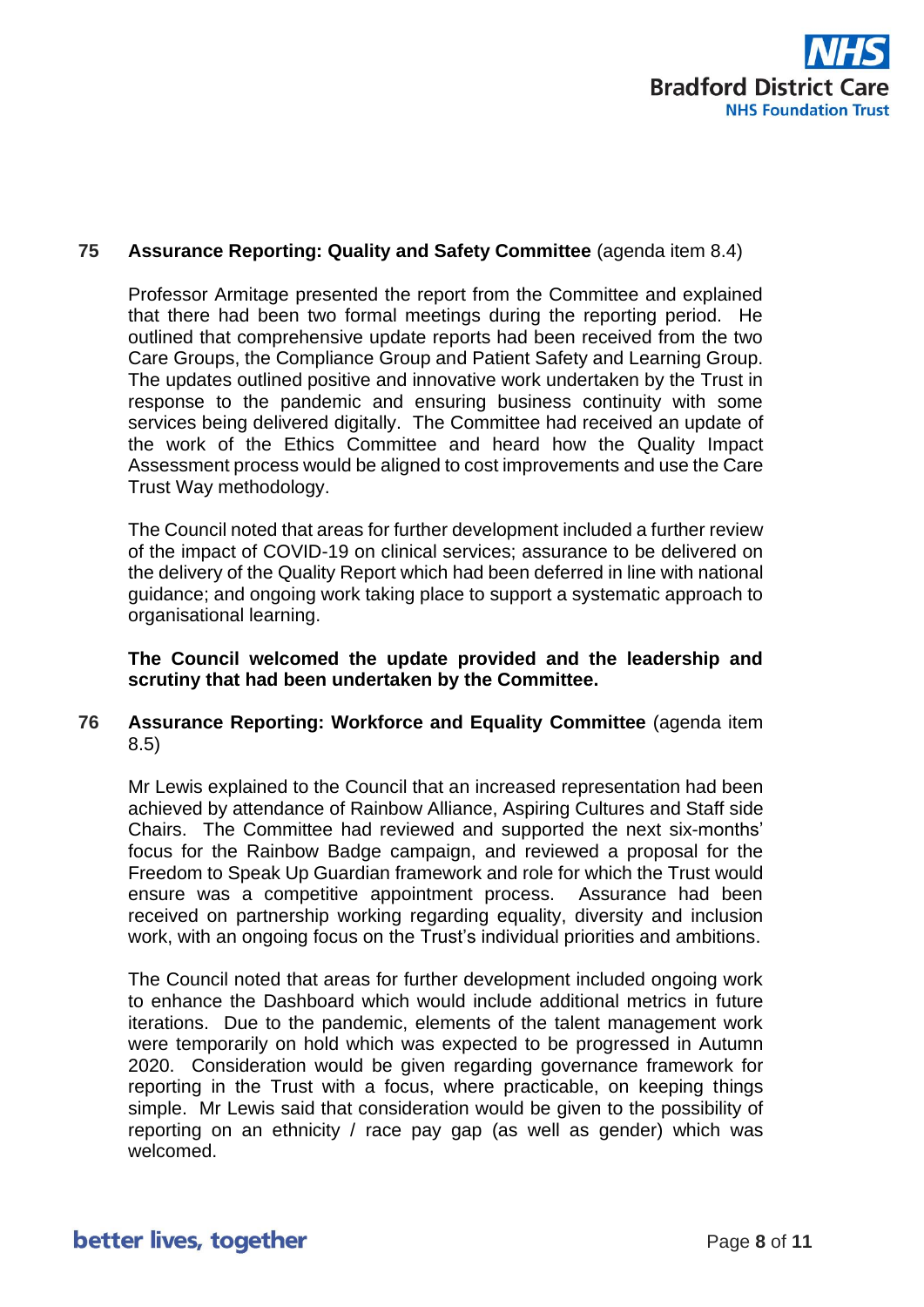

# **The Council welcomed the update provided and the leadership and scrutiny that had been undertaken by the Committee.**

# **77 Relaunching the Trust Charity – Better Lives** (agenda item 9)

Catherine Jowitt, the Trust's Volunteering and Charity, Lead joined the meeting and presented an overview of the development work that had taken place to support the relaunch of the Trust Charity, Better Lives. She explained that the fund total was approximately £250,000 which had been predominantly received through donations and legacies over a number of years. It had been agreed, before the pandemic, to relaunch the fund to strengthen the alignment to the Better Lives, Together strategy. Ms Jowitt explained how the refresh provided an opportunity to enhance how staff accessed the funds to support the health and wellbeing of service users with the amount being spent greater than the amount being received. The Council heard that following a review of the funds, the Charitable Funds Committee agreed in February 2020 to relaunch as a fully public facing branded charity with the ability to proactively fundraise.

Since the pandemic, the Trust had engaged with the NHS Charities Together programme via which nationally over £120 million had been raised for NHS charities with the Trust so far receiving two grants from the national funding. Ms Jowitt explained that due to the alignment of the NHS Charities Together, the launch of Better Lives was agreed to take place in May 2020, with a launch event to start raising the profile of the Charity with staff, services users. 32 teams, made up of 150 staff, services users and volunteers and their families were involved in the Step Up! For Better Lives Challenge. The Council heard that work was taking place to recruit a Fundraising Officer to support the activities of the Charity.

Mr Russell asked how the fund had supported staff members throughout the pandemic. Ms Jowitt explained that grants to access the funds had been approved by the Silver Command to support several provisions being made available for colleagues. **It was agreed that further information on the Better Lives Charitable Fund would be provided to Governors.** A discussion took place on the networks that individuals had to help gather ideas and raise awareness of the importance of the fund; Governors were invited to share feedback and ideas as part of the relaunch.

**Catherine Jowitt**

**The Council noted the update provided and welcomed the opportunity to further engage with the Better Lives Charity.**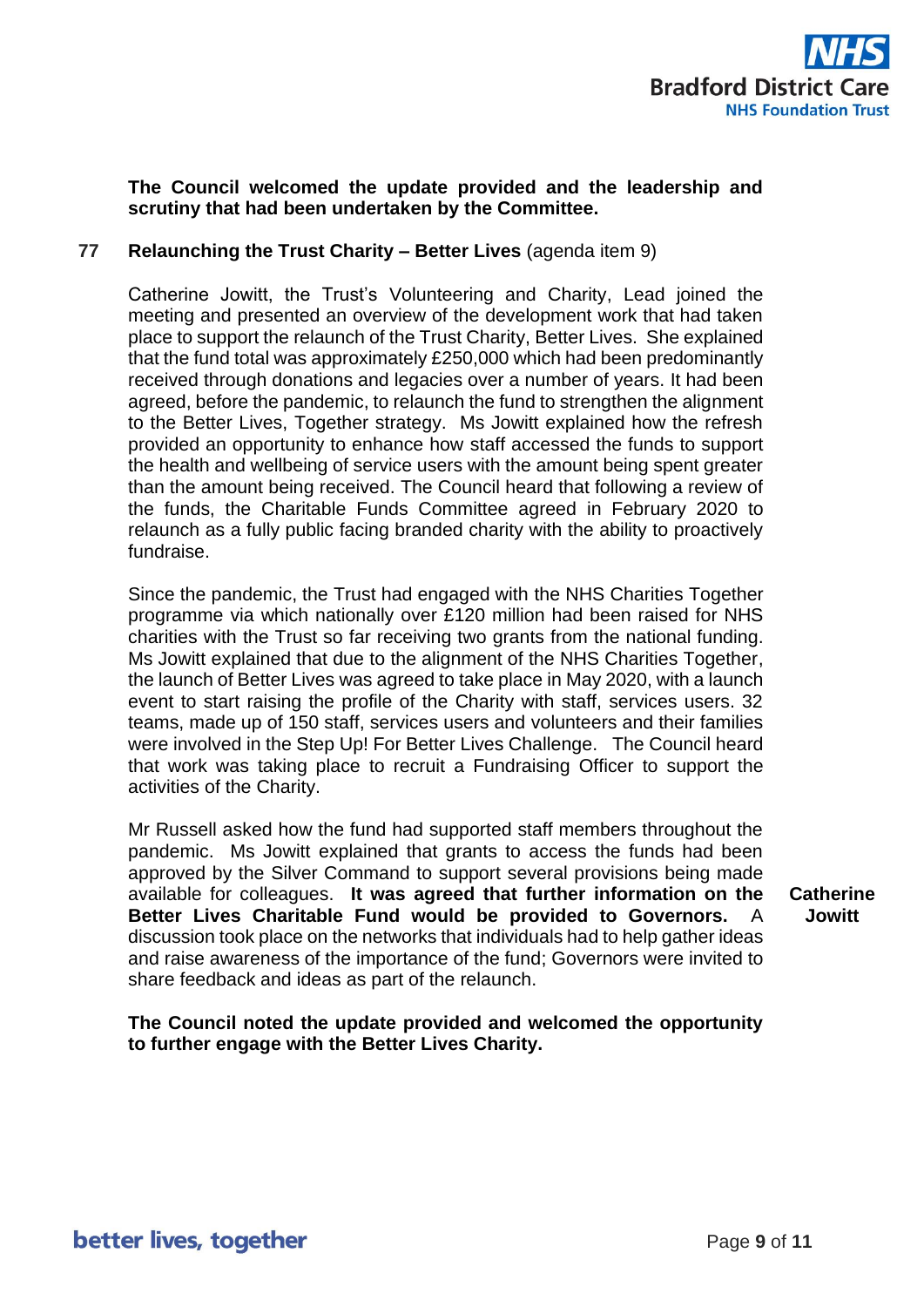

### **78 Feedback from Governors** (agenda item 10)

**The Council welcomed the revised meeting that had been held virtually in response to the COVID-19 pandemic, and the opportunity to continually engage with the Trust during the pandemic period.**

#### **79 Governance Matters** (agenda item 11)

Mr Hogg presented the report on key governance items which included an update on the Lead Governor and Deputy Lead Governor appointment and election process; ongoing developments to support the delivery of the Annual Members' Meeting; the declaration on compliance with NHS Improvement Foundation Trust Code of Governance which featured within the 2019/20 Annual Report; and the declaration in relation to S151(5) of the Health and Social Care Act 2012 for Governor development.

In relation to the Lead Governor and Deputy Lead Governor election, the Council:

- approve a change in the appointment period of the Lead Governor and Deputy Lead Governor from one year to two years;
- Authorised the Corporate Governance Manager to make the recommended change to the role descriptions;
- Approved the extension of the appointment of Nicky Green as Lead Governor for a further one year; and Colin Perry as Deputy Lead Governor until the end of his term of office.

A discussion took place on the Annual Members' Meeting and Governors noted that a revision to how the event would be delivered would take place this year in relation to infection prevention and control measures and national guidance relating to the pandemic. Learning on previous events had taken place, with Governors invited to form part of the Task and Finish Group to support delivery of the project. **It was agreed that further information on the event would be shared with Governors.** 

**Fran Limbert**

The Council reviewed the information provided on compliance with the Foundation Trust Code of Governance, and the declaration in relation to S151(5) of the Health and Social Care Act 2012 for Governor development, and approved the statements provided.

#### **The Council received the update provided.**

**80 Management of Deferred Items** (agenda item 12)

**The Council received the log of deferred items that outlined those topics that had been deferred due to meetings being revised in response to the pandemic.**